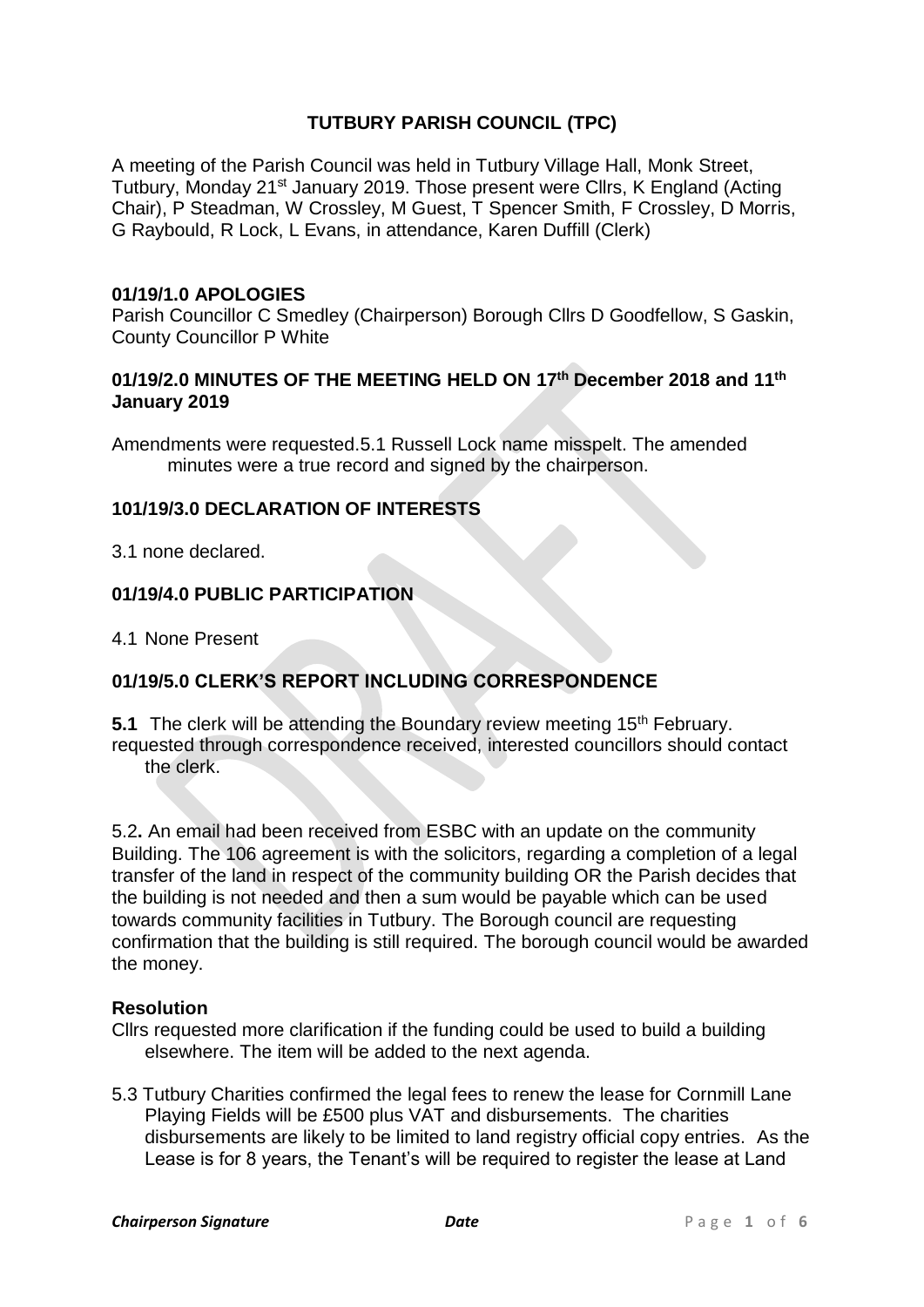Registry and a Land Registry fee may also be payable (if the Tenant is not instructing solicitors).

#### **Resolution**

The previous resolution was agreed that the lease was renewed for 8 years. The majority of Cllrs requested that the resolution was amended, and the lease was extended to 25 years. This would secure the land for future developments if required.

#### 5.4 **BELMOT ROAD VERGE**

The county Council have returned to the site and completed the clearance of the overgrown vegetations and cut back the trees. This will mean that the vegetation should not pose a problem for the spring. No further action is now required. However, residents have complained to the County Council that the vegetation has now exposed a security risk leaving fences exposed on the bank.

5.5 Parish Noticeboard. The Parish Charities have agreed that the proposed new noticeboard that the Parish Council received County Council funding for was in keeping with the other noticeboards. The clerk sought confirmation that planning permission could be obtained, and the noticeboard was ordered. Cllrs agreed.

#### **Resolution**

Cllrs agreed that the noticeboard should be ordered with gold lettering.

## **01/19/18 6.0 BOROUGH AND COUNTY COUNCILLOR REPORT**

- 6.1 Cllr P White sent a report that the engineers report on the highways improvements in the village including Monk Street, Bridge Street, Burton Street and Wakefield Avenue is largely complete and Cllr White has been told that the formal consultation on proposals will begin by early next month. He will provide the Parish Council with full details of the report as soon as it is ready.
- 6.2 The proposed 2019/20 budget for the County Council will be published 22.1.19 in preparation for Cabinet meeting on Wednesday 30<sup>th</sup> January which will need to approve these plans before they are voted on at the full Council meeting on Thursday 14<sup>th</sup> February.
- 6.3 The County Council has been successful in winning some 1-year funding. Cllr White has made the argument to find a way of using this additional funding to reduce the effect of the school crossing patrol cuts. This will be confirmed when meeting papers are published 22.1.19.
- 6.4 The Amber Wood Dementia Centre has opened on Belvedere Road. This facility, built to the Stirling Gold Standard, is now offering the highest quality care to 45 residents with advanced dementia. It is a wonderful facility and an example of what the County Council can deliver when it is not being asked to devote it's time to shaving money off its budget due to financial pressures.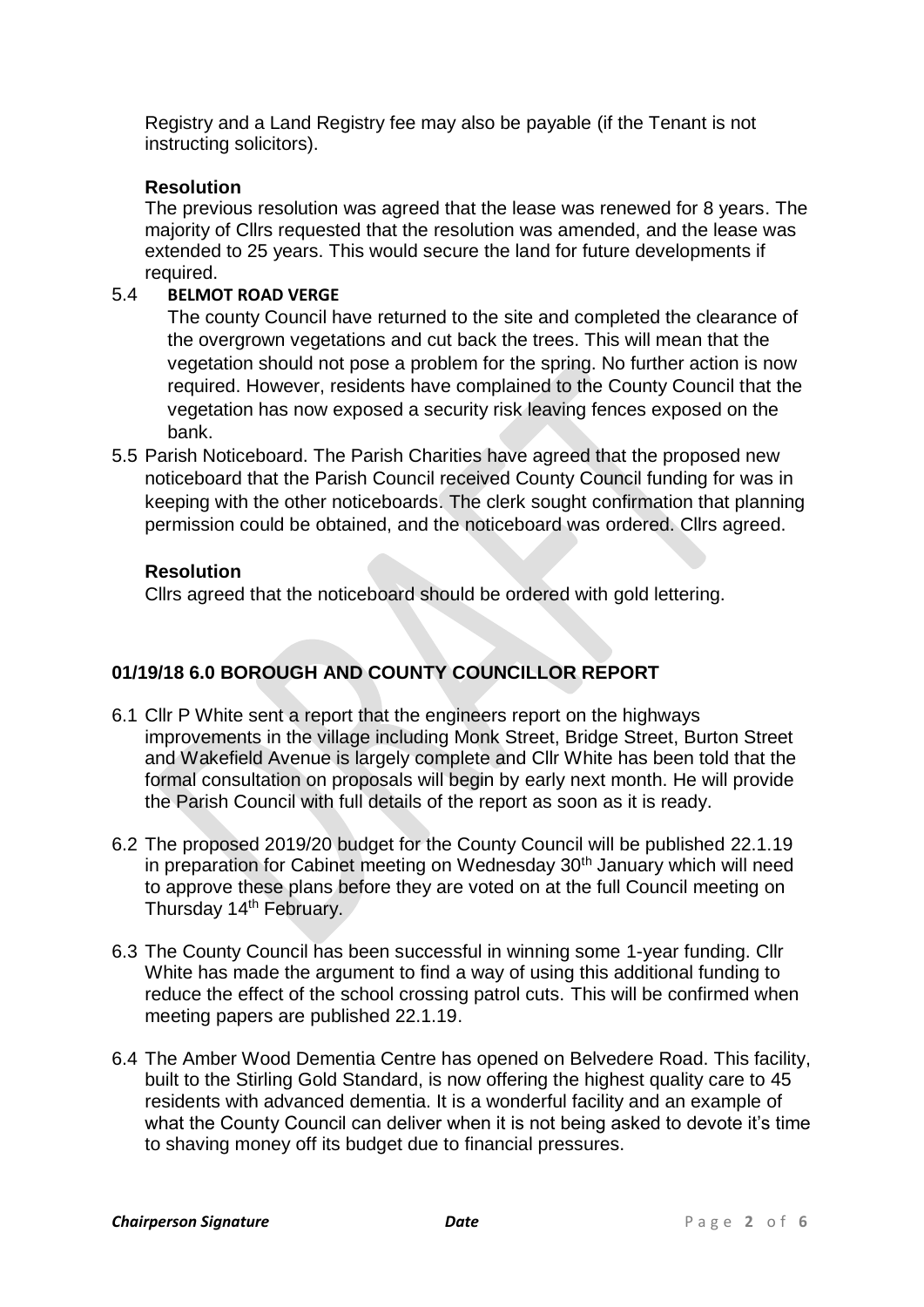6.5 A new impressive library has been opened in the Church building in the centre of Lichfield.

## **01/19/7.0 SCHOOL CROSSING UPDATE**

**7.1** A meeting was held 11th January to review a service Recipient agreement that is set out for the school to sign to secure the crossing patrol provision. Cllrs agreed that this agreement should not be taken on by the parish Council and that the school governing body should resolve the queries in the agreement with the County Council. At present no interest in the vacancy has been received.

## **01/18/8.0 TO APPROVE ACCOUNTS FOR PAYMENT**

8.1 Council members proposed and seconded the accounts were authorised for payment.

| <b>Name</b>                           | <b>Details</b>                              | Sub<br>total | <b>VAT</b> | <b>TOTAL</b> |
|---------------------------------------|---------------------------------------------|--------------|------------|--------------|
| HM revenue and                        |                                             |              |            |              |
| customs                               | <b>National Insurance</b>                   | 102.58       |            | 102.58       |
| Opus Energy                           | Changing room electricity supply            | 28.49        | 1.42       | 29.91        |
| Karen Duffill                         | Clerks Salary                               | 891.44       |            | 891.44       |
| Karen Duffill                         | <b>Clerks Expenses</b>                      | 25.92        |            | 25.92        |
| Karen Duffill                         | Postage                                     | 8.04         |            | 8.04         |
| Staffordshire                         |                                             |              |            |              |
| <b>County Pension</b>                 |                                             |              |            |              |
| Fund                                  | <b>Clerks Employer Pension arrears</b>      | 257.31       |            | 257.31       |
| Staffordshire                         |                                             |              |            |              |
| <b>County Pension</b>                 |                                             |              |            |              |
| Fund                                  | <b>Clerks Employee Pension contribution</b> | 160.48       |            | 160.48       |
| <b>Sterilizing services</b><br>Aucuba | Legionella control monthly checks           | 36.00        | 7.20       | 43.20        |
| Landscapes                            | Church Mowing inv 4105                      | 198.87       | 39.77      | 238.64       |

#### **01/19/9.0 TO DISCUSS CHANGES ON THE TRIANGLE ON CASTLE STREET AND TO FORM A WORKING PARTY**

**9**.1 The clerk outlined the potential changes and concerns that have been raised regarding this open space area. Suggestions have included;

- New Bench
- Clearance of ivy and elder
- Repair to the steps
- Flag Pole
- Reinstating the electricity supply
- A resolution has been made to purchase a growing Christmas tree
- To erect save the peacocks sign
- The frequency of mowing and the collection of the grass, cutting of the hedge.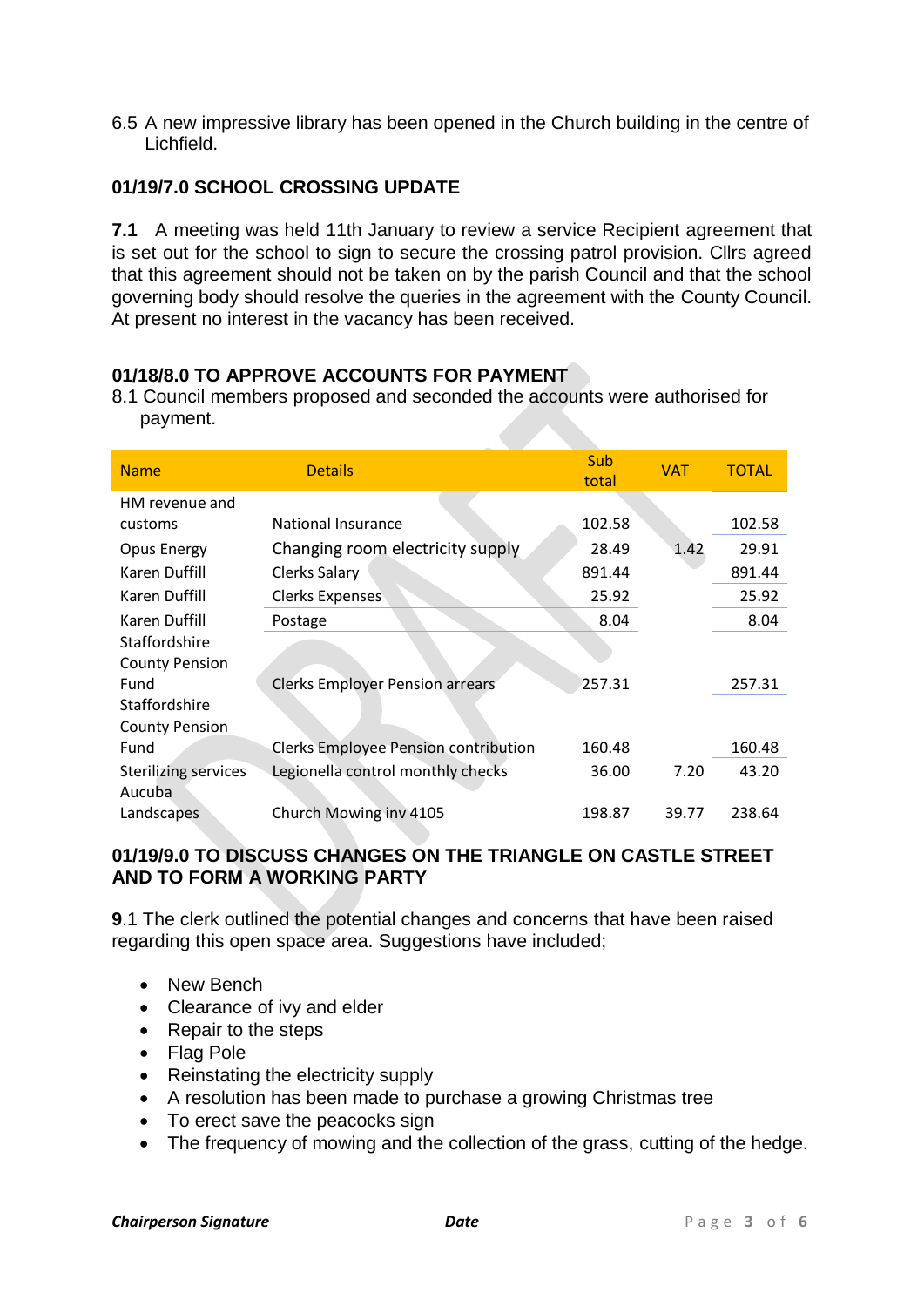• Should the contract be part of the closed churchyard contract or a separate gardening contractor should be appointed

Cllr T Spencer Smith and his wife have cleared a lot of the overgrowth and have tidied up the green, this has vastly improved the area. He would like to lead and coordinate the working party. Cllrs P Steadman, M Guest, G Raybould and potentially C Smedley agreed to draw up short- and medium-term plans for the Full Council to consider in line with the allocated budget.

#### **01/19/10.1 TO FORM A WORKING PARTY, ARRANGE A MEETING TO COMPILE NEW CONTRACTS FOR 2019 /2020 TENDERS. TO BE COMPLETED FOR THE FEBRUARY MEETING**

- Closed Churchyard
- Ferrers avenue playing field and hedge, Cornmill Lane Pitch, open space and hedges
- Triangle
- Close bank and Wakefield Avenue Footpaths

It was worth noting that the new burial area is not in the Closed churchyard and should not be included in the new contract.

#### **Resolution**

Cllrs K England and F Crossley agreed to review the contracts with the clerk

## **01/19/11.0 HISTORIC SIGN UPDATE**

11.1 Borough Cllr D Goodfellow has confirmed that the Borough Council can award a grant for £1000 and match fund ng is not required.

## **01/19/12.0 TO NOMINATE A PARISH CHARITIES TRUSTEE MEMBER**

12.1 Two members nominated Mary Upton for the Parish Charities Trustee. The Clerk will confirm this nomination in writing to the Parish Charites clerk.

## **01/19/13.0 NOMINATION OF DATA PROTECTION COUNCILLOR**

13.1 The Data Protection officer role is not mandatory for parish councils but is seen to be good practice. Cllr Lock agreed to be the designated data protection officer. His academic career has equipped him with knowledge in this area. More policies will need to be approved by the council on data handling. To fall in line with he General Data Protection Regulations that cam into force 25<sup>th</sup> May 2018.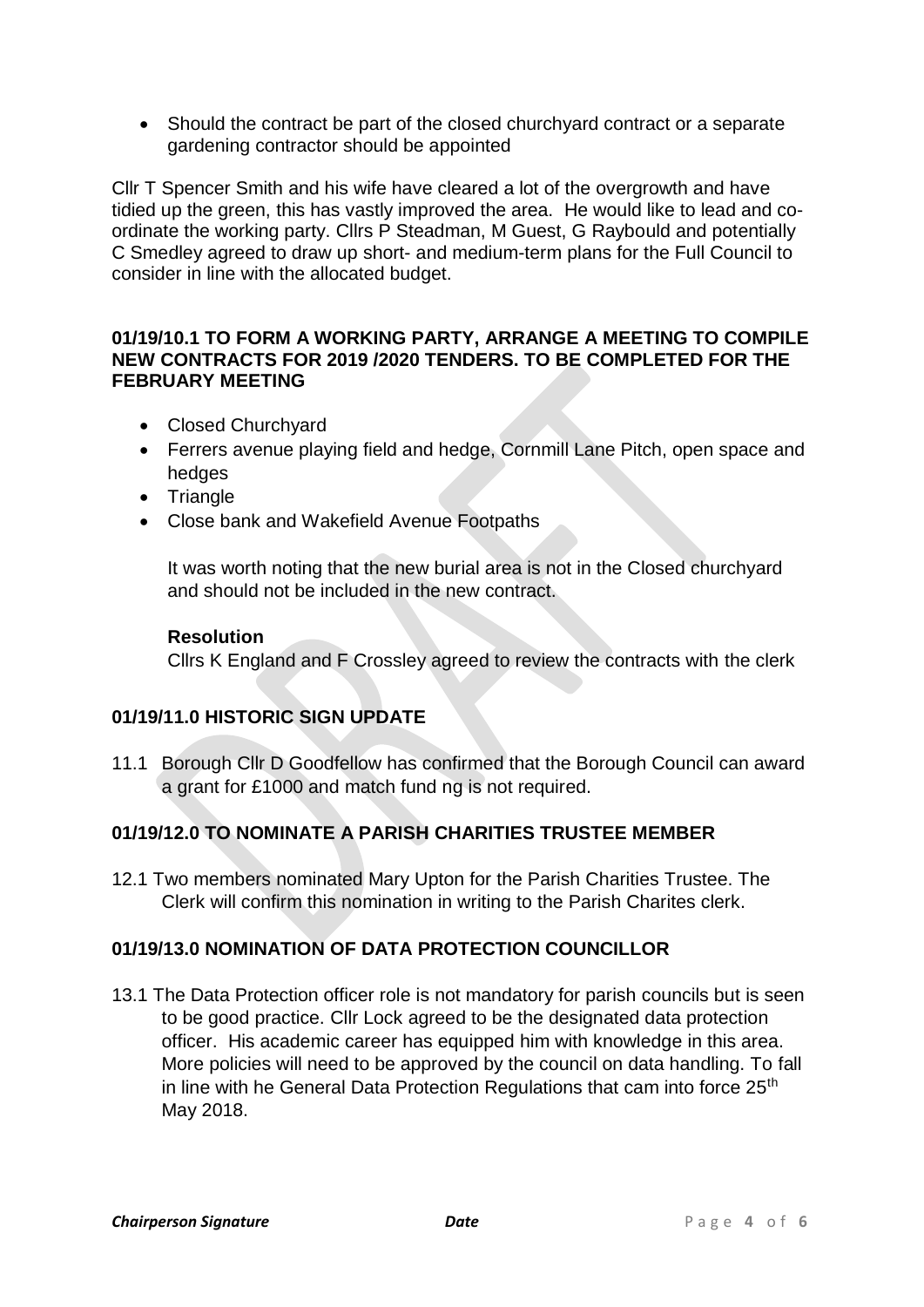#### **01/19/14.0 PLANNING MATTERS -TO RECEIVE COMMENTS ON RECENT APPLICATIONS**

#### 14.1 **P/2018/01600**

Change of use to form new dwelling from existing garage Location: 3 Cherry Tree Lane, Fauld Lane, Fauld, Tutbury, DE13 9GR Graham Northern 04-02-2019

# **No Objection**

### **14.2 DECISIONS**

The following applications were **permitted**.

Listed building application for internal and external alterations to include the installation of first floor toilet with new external soil vent stack, external air conditioning unit to rear elevation and installation of hanging sign and slate wall plaque Tutbury Museum, Duke Street, Tutbury, Staffordshire, DE13 9NE

Change of use of first floor from museum to office use (B1) including installation of air conditioning unit on rear elevation and external soil vent stack Tutbury Museum, Duke Street, Tutbury, Staffordshire, DE13 9NE

Display of one externally illuminated hanging sign

Tutbury Museum, Duke Street, Tutbury, Staffordshire, DE13 9NE

| Appeal                  | Demolition of existing dwelling and farm buildings and     |
|-------------------------|------------------------------------------------------------|
| <b>Description:</b>     | erection of 5 dwellings including walling, landscaping and |
|                         | associated parking                                         |
| <b>Appeal Location:</b> | Mill Farm, Bridge Street, Tutbury, DE13 9LZ                |
| <b>Start Date:</b>      | 09 October 2018                                            |

**An Informal Hearing would be taking place with regard to the above appeal. I now write to inform you that the Informal Hearing will take place on 26 February 2019 in the Town Hall, King Edward Place, Burton upon Trent, DE14 2EB of the Town Hall, King Edward Place, Burton upon Trent, DE14 2EB at 10.00am.**

## **01/19/15.0 TO DISCUSS AND CONSIDER WHETHER TO ENTER BEST KEPT VILLAGE 2019**

15.1 Cllrs discussed the judges' comments from the previous year's entry and the work involved. The school did participate in this project and the posters for the competition were posted on the parish council's new website. However, there was a lack of interest from the community and councillors in this competition. The parish council have entered this for over 50 years.

#### **Resolution**

Cllrs voted in favour of entering Best Kept Village contest again.

## **01/19/16.0 COMMEMORATIVE TREE PLAQUES UPDATE AND APPROVE FUNDS TO PURCHASE**